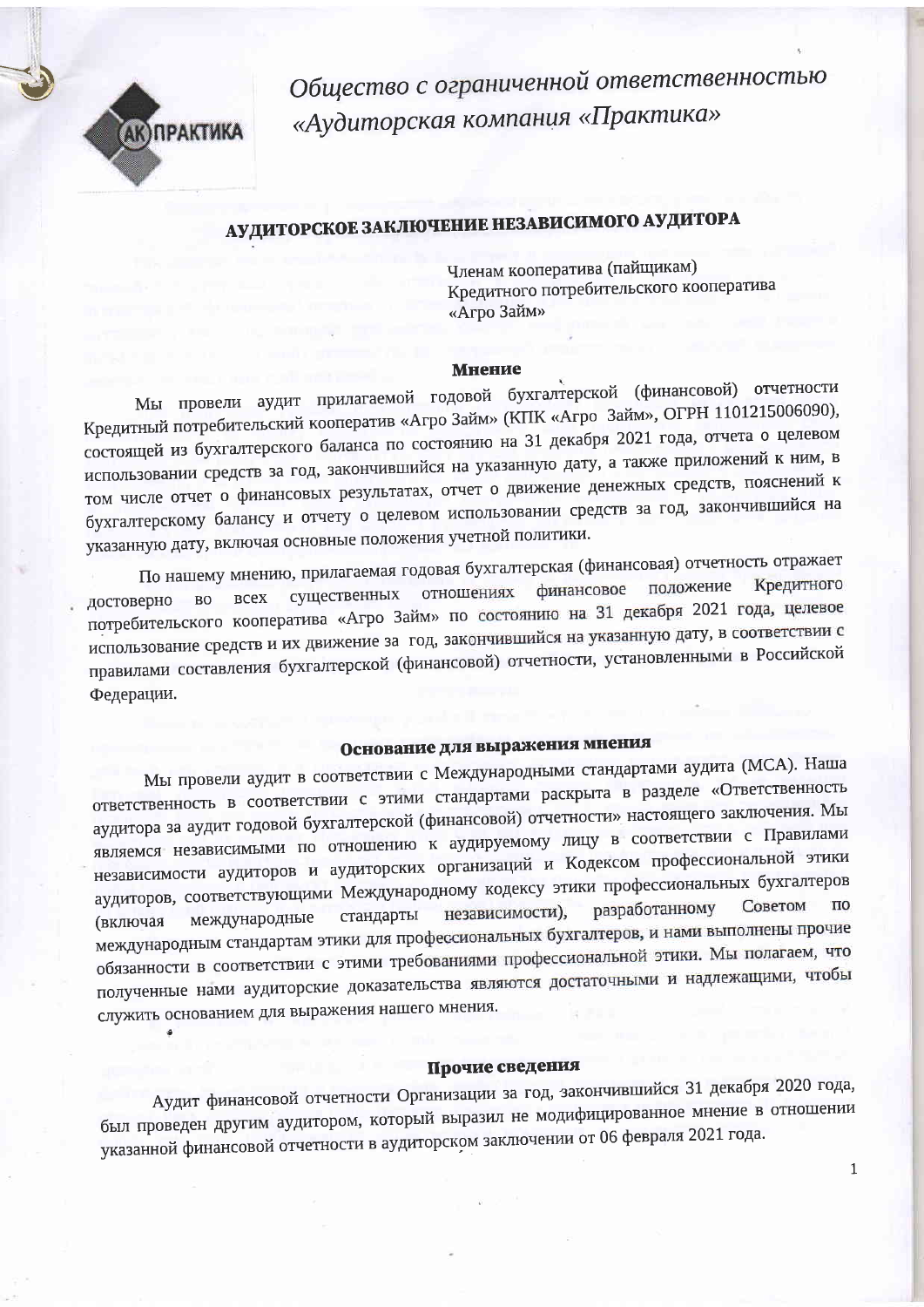**АК) ПРАКТИКА** 

Общество с ограниченной ответственностью «Аудиторская компания «Практика»

### Ответственность руководства и членов правления аудируемого лица за годовую бухгалтерскую (финансовую) отчетность

Руководство несет ответственность за подготовку и достоверное представление указанной годовой бухгалтерской (финансовой) отчетности в соответствии с правилами составления бухгалтерской (финансовой) отчетности, установленными в Российской Федерации, и за систему внутреннего контроля, которую руководство считает необходимой для подготовки годовой бухгалтерской (финансовой) отчетности, не содержащей существенных искажений вследствие недобросовестных действий или ошибок.

При подготовке годовой бухгалтерской (финансовой) отчетности руководство несет ответственность за оценку способности аудируемого лица продолжать непрерывно свою деятельность, за раскрытие в соответствующих случаях сведений, относящихся к непрерывности деятельности, и за составление отчетности на основе допущения о непрерывности деятельности, за исключением случаев, когда руководство намеревается ликвидировать аудируемое лицо, прекратить его деятельность или когда у руководства отсутствует какая-либо иная реальная альтернатива, кроме ликвидации или прекращения деятельности.

Члены правления несут ответственность за надзор за подготовкой годовой бухгалтерской (финансовой) отчетности аудируемого лица.

### Ответственность аудитора за аудит годовой бухгалтерской (финансовой) отчетности

Наша цель состоит в получении разумной уверенности в том, что годовая бухгалтерская (финансовая) отчетность не содержит существенных искажений вследствие недобросовестных действий или ошибок, и в составлении аудиторского заключения, содержащего наше мнение. Разумная уверенность представляет собой высокую степень уверенности, но не является гарантией того, что аудит, проведенный в соответствии с МСА, всегда выявляет существенные искажения при их наличии. Искажения могут быть результатом недобросовестных действий или ошибок и считаются существенными, если можно обоснованно предположить, что в отдельности или в совокупности они могут повлиять на экономические решения пользователей, принимаемые на основе этой годовой бухгалтерской (финансовой) отчетности.

В рамках аудита, проводимого в соответствии с МСА, мы применяем профессиональное суждение и сохраняем профессиональный скептицизм на протяжении всего аудита. Кроме того, МЫ:

а) выявляем и оцениваем риски существенного искажения годовой бухгалтерской (финансовой) отчетности вследствие недобросовестных действий или ошибок; разрабатываем и проводим аудиторские процедуры в ответ на эти риски; получаем аудиторские доказательства, являющиеся достаточными и надлежащими, чтобы служить основанием для выражения нашего мнения. Риск необнаружения существенного искажения в результате недобросовестных действий выше, чем риск необнаружения существенного искажения в результате ошибки, так как